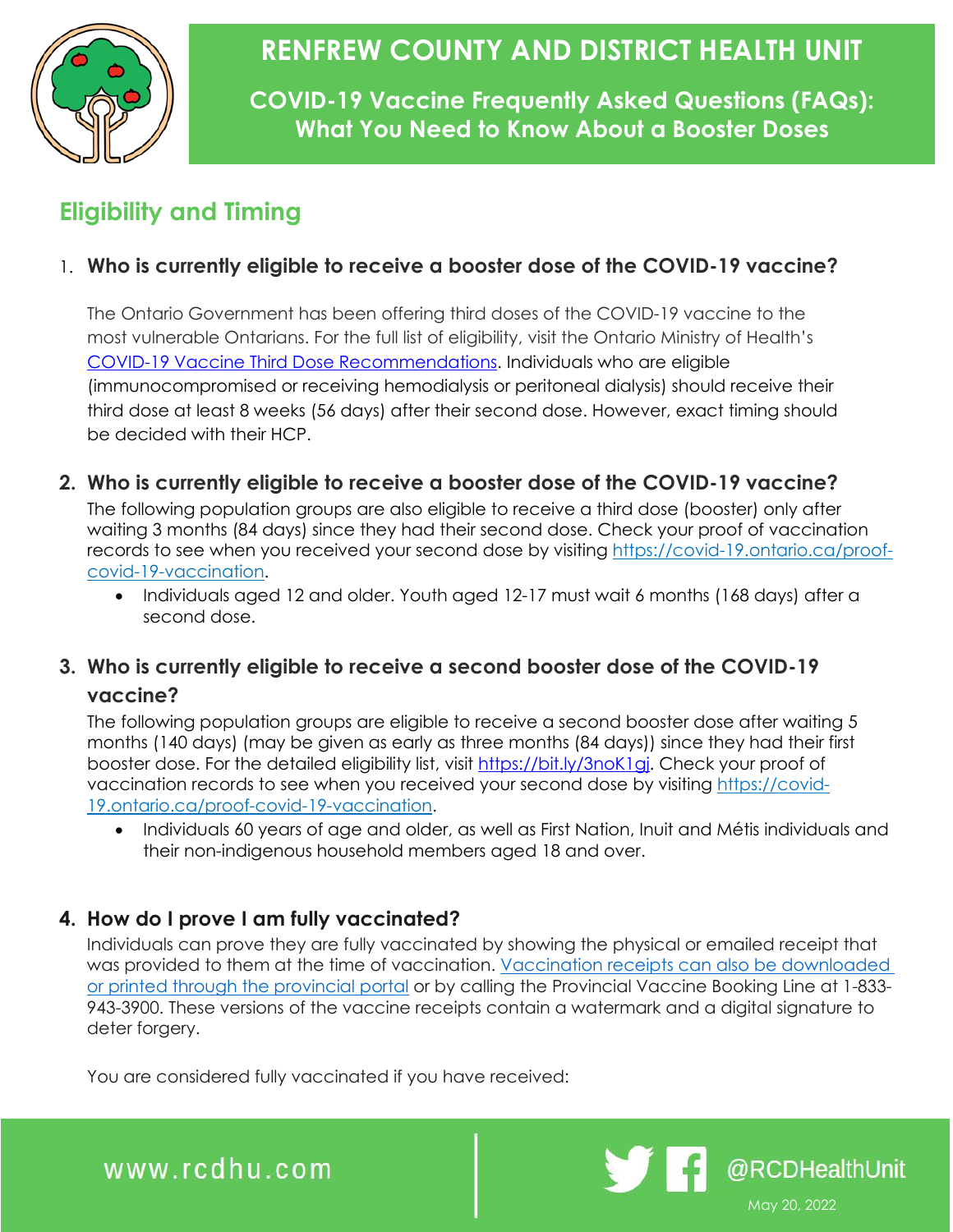

# **RENFREW COUNTY AND DISTRICT HEALTH UNIT**

## **COVID-19 Vaccine Frequently Asked Questions (FAQs): What You Need to Know About a Booster Doses**

- the full series of a COVID-19 authorized by Health Canada, or any combination of such vaccines (two doses of Moderna, Pfizer-BioNTech, AstraZeneca, including COVISHIELD) in any combination or one dose of Janssen (Johnson & Johnson)
- one or two doses of a COVID-19 vaccine not authorized by Health followed by one dose of a COVID-19 mRNA vaccine authorized by Health Canada
- three doses of a COVID-19 vaccine not authorized by Health Canada
- your final dose of the COVID-19 at least 14 days before providing the proof of being fully vaccinated.

### **5. What do I need to confirm proof of eligibility for specific high-risk populations?**

Vaccination appointments will be made using a trust model. Either Pfizer of Moderna vaccines may be used as a third dose (regardless of which COVID-19 vaccine was used in the primary series).

**6. How will I know when/if it is my turn to receive a booster dose?**

Please continue to monitor the [RCDHU COVID-19 vaccine rollout webpage](https://www.rcdhu.com/novel-coronavirus-covid-19-vaccine-rollout/) for future updates and/or RCDHU's Facebook or Twitter.

# **Booking an Appointment**

### **7. Do I need to book an appointment to get a booster dose?**

Depending on whether the specific clinic is accepting walk-ins, residents must otherwise book an appointment online at<https://covid19.ontariohealth.ca/> or can ask family members or friends to book an appointment on their behalf if they are unable to access the online booking system. They can also call the Provincial Vaccine Booking Line at 1-833- 943-3900. For a list of clinics dates and times visit RCDHU's COVID-19 vaccine rollout webpage.

Anyone who does not have an Ontario Health Card and is unable to book their vaccination appointment online must call RCDHU's Immunization Information Line at 613- 732-9436 or toll free at 1-833-773-0004.

### **8. Do we get to choose which vaccine we get?**

Some clinics will allow residents to choose which vaccine they get. This will be based on provincial distribution, availability to local regions and supply. Remember "the best vaccine, is the one that is available to you".